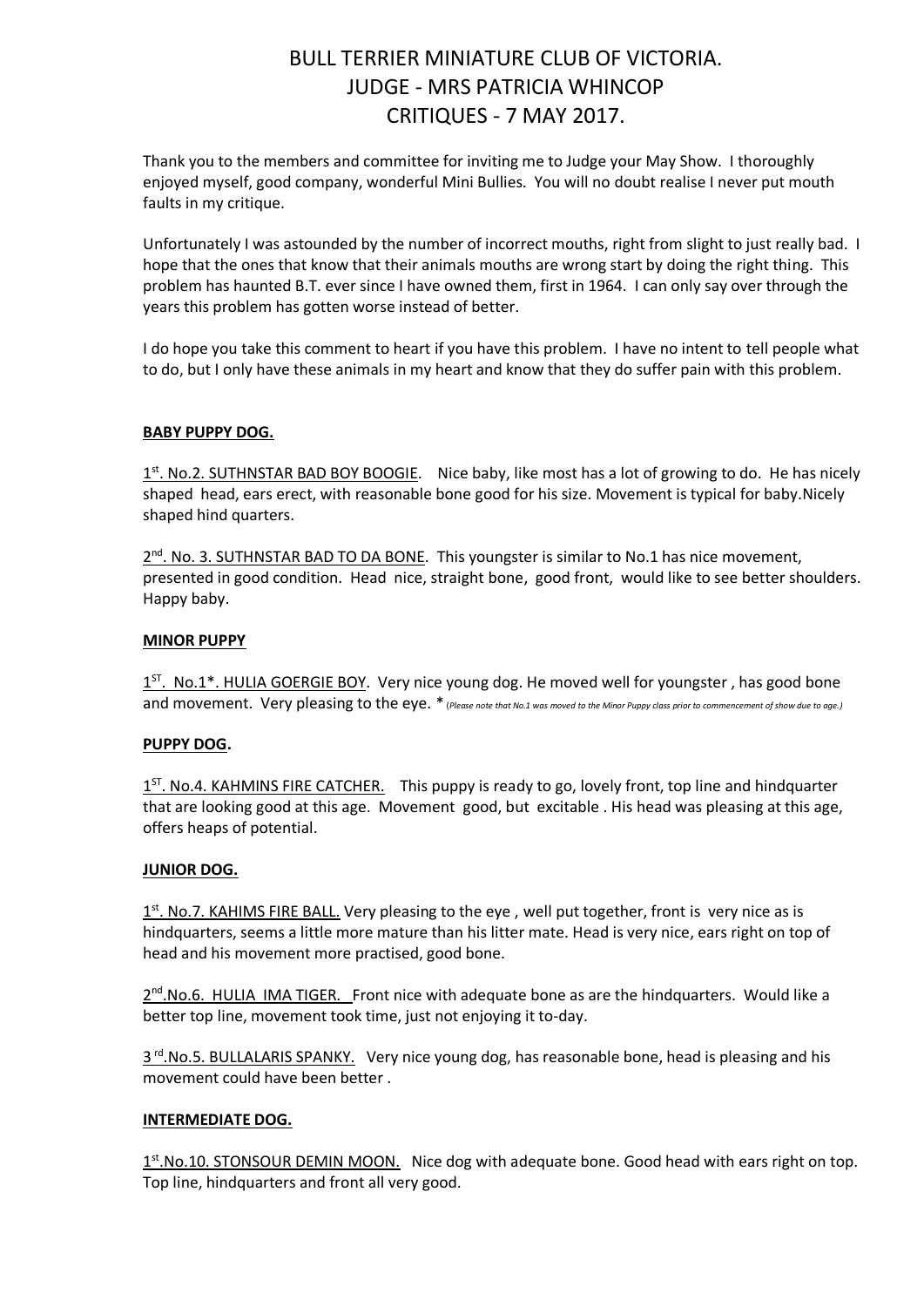2<sup>nd</sup>. No.8. BULLALARIS FALL OUT BOY. Nice bone and confirmation, but, a little large. Overall well balanced.

# **AUSTRALIAN BRED DOG.**

1st. No. 13 STARDOM GOLD RUSH (AI). Brindle and White dog. Well balanced with good well filled head with ears on top of head. Masculine, good bone, true expression and movement. Lets u know he's out there, does not miss a beat. PLEASED TO AWARD HIM DOG CHALLENGE & BEST OF BREED.

2<sup>nd</sup>. No.11. RHUGAR WONDERBOY WALLY. Tri colour. Good size dog with good bone and nicely filled head for his size. Expression was good and movement very good like he really enjoys being there. He also seems to smile all the time.

## **OPEN DOG.**

1<sup>st</sup>..No.14. KAHMINS FIRE CHASER. Another nicely balanced dog, good bone and hindquarters, very excitable, liking what he's doing. Lovely head and expression.Movement very good.RES.CH.DOG.

# **CHALLENGE DOG NO. 13 RESERVE CHALLENGE DOG NO. 14.**

### **BABY PUPPY BITCHES.**

1st. No. 19. SUTHNSTAR BALL BREAKER. Nicely put together, adequate bone and head, moved well.

**MINOR PUPPY BITCHES.** \* (*Please note that No.16, 17 and 18 were moved to the Minor Puppy Bitch class prior to commencement of show due to age.)*

1<sup>st</sup>.No.18. HULIA SUGAR PIE.Lovely round bone, nice depth of chest with, good expression, good length in body. Movement was more than adequate, lovely and bouncy . Looking forward to seeing her full grown.

2<sup>nd</sup> .No.16. HULIA JAMIMA .Nicely made youngster with good bone has lovely expression. Very much like her litter sister above…..these two are what makes it hard picking puppies.

3<sup>rd</sup>.No.21. WILLOWN ONE IN A MILLION. Nice little petite girl with adequate bone for size. Her head is gently sloping, movement is good.

### **PUPPY BITCH.**

1<sup>st</sup>. No.23. KAHMINS FIRE TWIRLER. Lovely young girl, very nice head, nice bone, topline a little long, hindquarters and movement were both more than adequate.Very pretty girl. RES. CH. BITCH.

2<sup>nd</sup>No.22. HULIA RUBY. Compact, with good bone for size, moved well, head nicely shaped, could have had more fill. Moved nicely around the ring.Full of herself. Not quite the quality of the other entrant in her class.

### **JUNIOR BITCH.**

1<sup>st</sup>. No. 26. BULLROY MEGS BUDDY. A nice girl with feminine head, bone adequate in forequarters. Nice width in chest, a little long in back, hindquarters nicely boned and well set. Her movement was very nice.

2<sup>nd</sup>.No.24. BEKIKOV DEMI ROSE. Well put together, slightly oversize, movement not the best on the day.